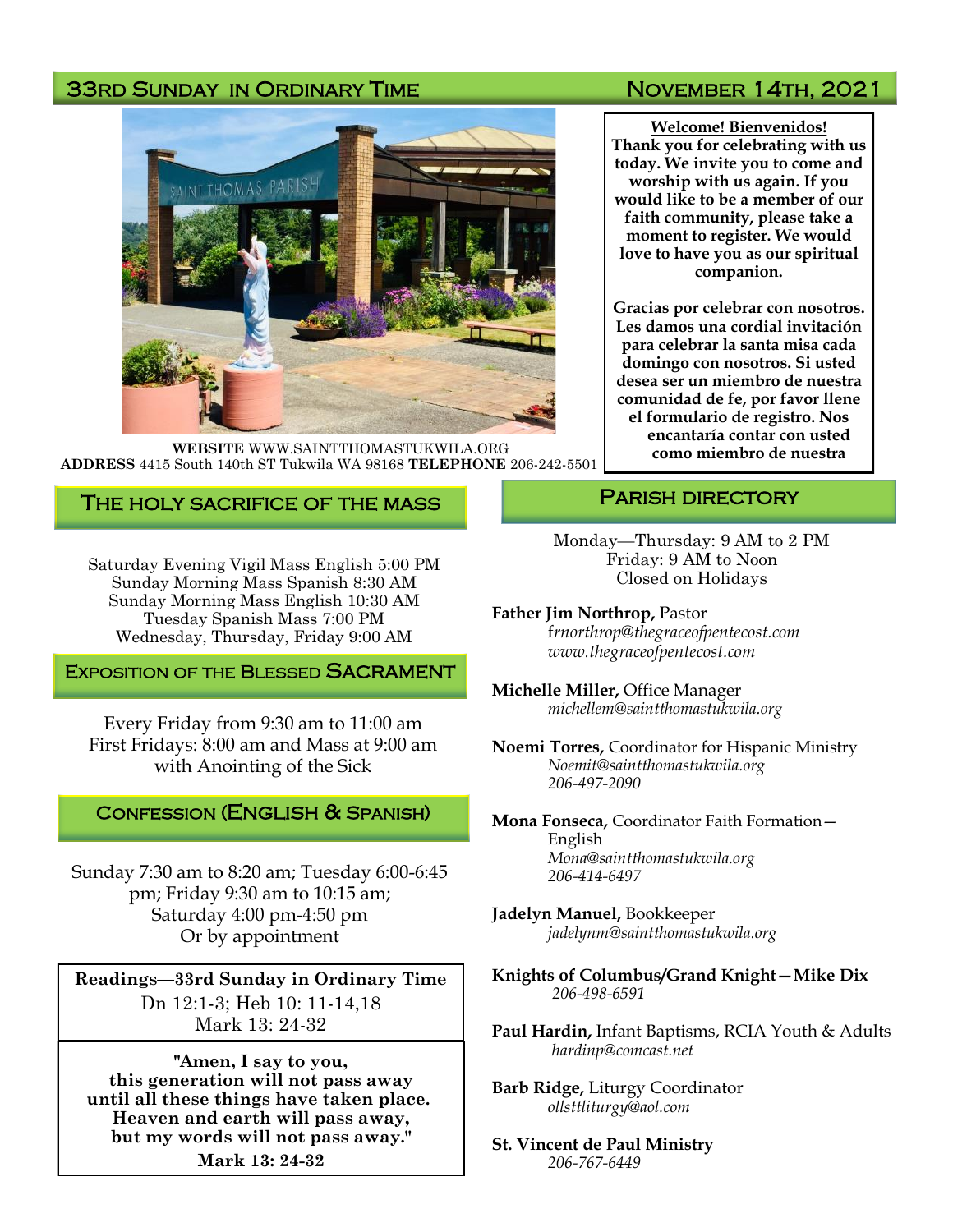

**Archdiocese of Seattle Vocations Prayer** God our Father, You call each of us to use our gifts in the Body of Christ. Inspire your people with desire to know you, the grace to understand your will, and, with the strength of the Holy Spirit, the courage to respond with love and freedom. Send workers into Your great harvest so that the Gospel is preached, the poor are served with love, the suffering are comforted, and Your people are strengthened by the sacraments. We ask this through Christ our Lord. Amen.

**KNIGHTS OF COLUMBUS ROSARY** 



Please join the Knights of Columbus **every 3rd Thursday of the month** to pray the Rosary in the Church. All are welcome to join praying the rosary together in person.



#### Pope Francis Intentions for the month of November

People Who Suffer from Depression

We pray that people who suffer from depression or burn-out will find support and a light that opens them up to life.

### FINANCIAL STEWARDSHIP

| Saturday & Sunday English Masses         | \$3,749.70 |
|------------------------------------------|------------|
| <b>Sunday &amp; Tuesday Spanish Mass</b> | \$1,776.69 |
| <b>Weekly Online Stewardship</b>         | \$1,745.00 |
| Maintenance Fund/Fondo de Mantenimiento  | \$404.00   |
| <b>Total Donation/Donación Total</b>     | \$7,675.39 |

#### **The stewardship report above is from Nov 6-7**



### **IT Volunteer & Security System Volunteers Needed**

St. Thomas Parish is looking for a technically skilled individual(s) with good problem-solving abilities. The responsibilities of this individual include being a reference point for all IT queries for the Parish Staff and ensuring the optimal running of all systems, among other technical responsibilities.

Some of the responsibilities are as follows:

- $\bullet$  Installing and configuring hardware and software components to ensure usability.
- Troubleshooting hardware & software issues.
- Suggestions for replacing old and/or damaged hardware.
- ◆ Upgrading systems to enable compatible software on parish systems.
- ◆ Providing support to Parish Staff when needed.
- Managing technical documentation.

St. Thomas Parish is also looking for a volunteer who could work alongside Oren Hadaller with updating the Parish's security system and monitoring it to ensure it is working effectively.

Training for both positions is available.

If interested, please contact Mona at the parish office at 206-2242-5501 ext 104 mona@saintthomastukwila.org

Under St. Thomas' patronage, our parish aspires to evangelize our world through the Beauty of our Liturgical worship; the Goodness of our lives empowered by the Holy Spirit and ordered towards holiness in community; and conforming our minds to the Truth of the Scriptures and Tradition.